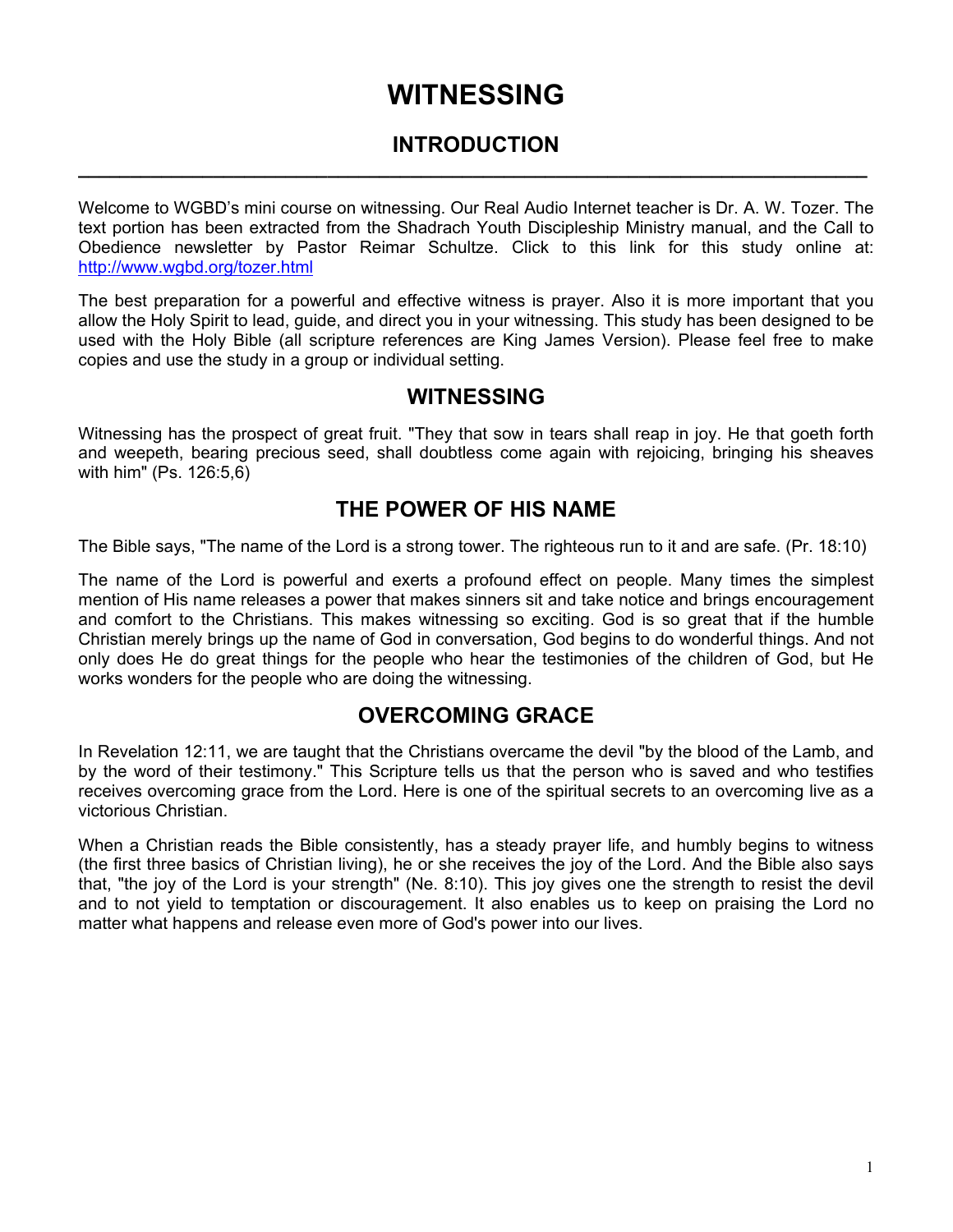Because so much spiritual power is involved, either the devil will work hard to put fear into your heart so that you can't bring yourself to testify, or he will try to get you to talk too much and ruin your witness. So be careful how you begin the life of witnessing so that you won't quit or become ineffective.

One aspect that is helpful is to make a distinction between witnessing and acknowledging. Both are good and right.

Proverbs 3:6 says, "In all your ways acknowledge him." This means to bring up his name in some way during any encounter you may have with someone else. For example, when someone greets you and asks how you are doing, you could respond, "I'm doing fine; the Lord helping me." Or when you are at the cashier's stand, you could say, "May the Lord give you a good day today." Or, finally, when you are in line at a cafeteria, you could mention to the person next to you how privileged we are to live in America where we have plenty to eat and mention how thankful you are the Lord has blessed our country. There are many other ways to acknowledge him because he said to do so in "all your ways."

To witness, on the other hand, is to tell what the Lord Jesus has done for you. Sometimes simply acknowledging him will open a door for you to go a step farther and witness to your salvation. To witness is to express your joy and gratitude that the Lord saved you and changed you from darkness to light. It is your experience. No one can take it away from you, and he or she has no right to challenge you because it is your personal experience. You see, you do not judge people or tell them they are going to hell. You simply tell what happened to you. Someone asks you how you are doing, and you look them right in the eye and say, "Oh, I'm doing great ever since the Lord saved me and changed me from darkness to light!" Many times, people don't know what to do with what they hear, and sometimes they will give a nervous laugh or make some comment, but, deep down, you have touched them and they feel it.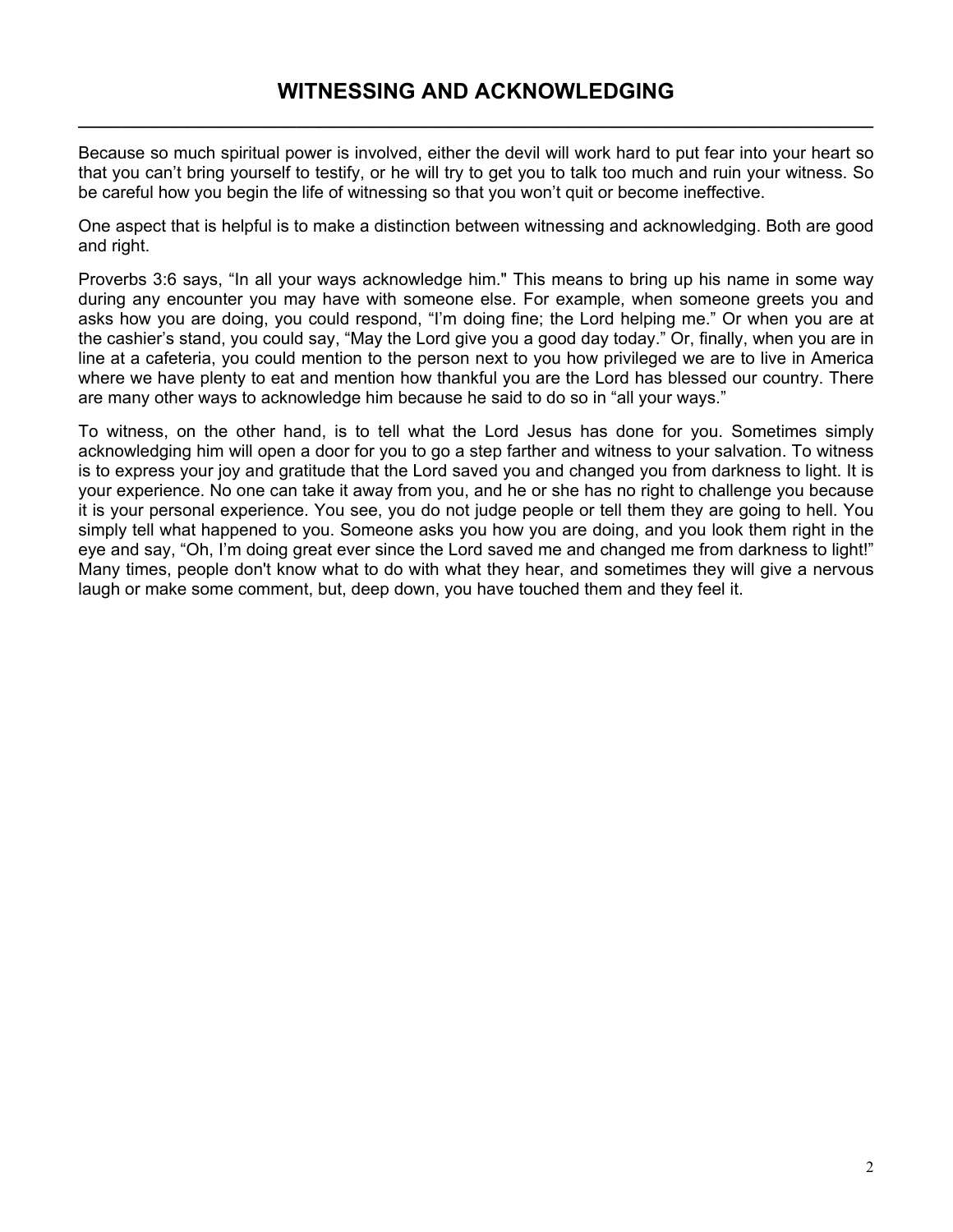# **START WHERE YOU ARE \_\_\_\_\_\_\_\_\_\_\_\_\_\_\_\_\_\_\_\_\_\_\_\_\_\_\_\_\_\_\_\_\_\_\_\_\_\_\_\_\_\_\_\_\_\_\_\_\_\_\_\_\_\_\_\_\_\_\_\_\_\_\_\_\_\_\_\_\_\_\_\_\_**

How do you begin? Start at whatever level of witnessing you can. If witnessing is hard, start in some safe place like church or at home. Simply express praise for the Lord saving you. Be faithful to praise the Lord for salvation. If you are faithful to praise him, he may give you something else to testify about. Testifying at church is foundational whether in the worship service or the youth meeting. Christians need to hear how the Lord is helping other Christians--it helps them, too.

In time, begin to witness or acknowledge the Lord to people you meet when you are out and about. Practice witnessing. Go to three or four different locations and wish them a good day in the Lord or give some other acknowledgment. If you are complimented for something, tell them the Lord helped you to do it. As with Bible reading, start at some level you can maintain faithfully and not get overloaded. Consistency is important. Don't bite off more than you can chew.

#### **Don't Testify Above Your Experience**

Keep humble and honest. You must tell what the Lord has done for you and how he has changed your life. But you do not want to testify beyond what he has done and tell of some victory in your life that has not occurred yet. When you testify about some victory in your life, don't say, "I won't be troubled by that sin anymore, or "The devil can't tempt me about that anymore." That is giving undue attention to yourself. Say something like, "Praise the Lord for delivering me. By God's grace, I know he will continue to help me.

# **People Are Ready For Good News**

Don't forget, we are living in a dark and hurting world. People are hungry for good news because so much bad news is around them. If you joyfully tell others how the Lord has helped you, it will bring healing and encouragement. Some may not know right away that they are encouraged and they will not respond as they should, but it is still helping them. Many will be grateful that you took the time to tell them your good news. Of course, the next step after witnessing is soul winning. But, as you can see, that is a subject for another article, sometime.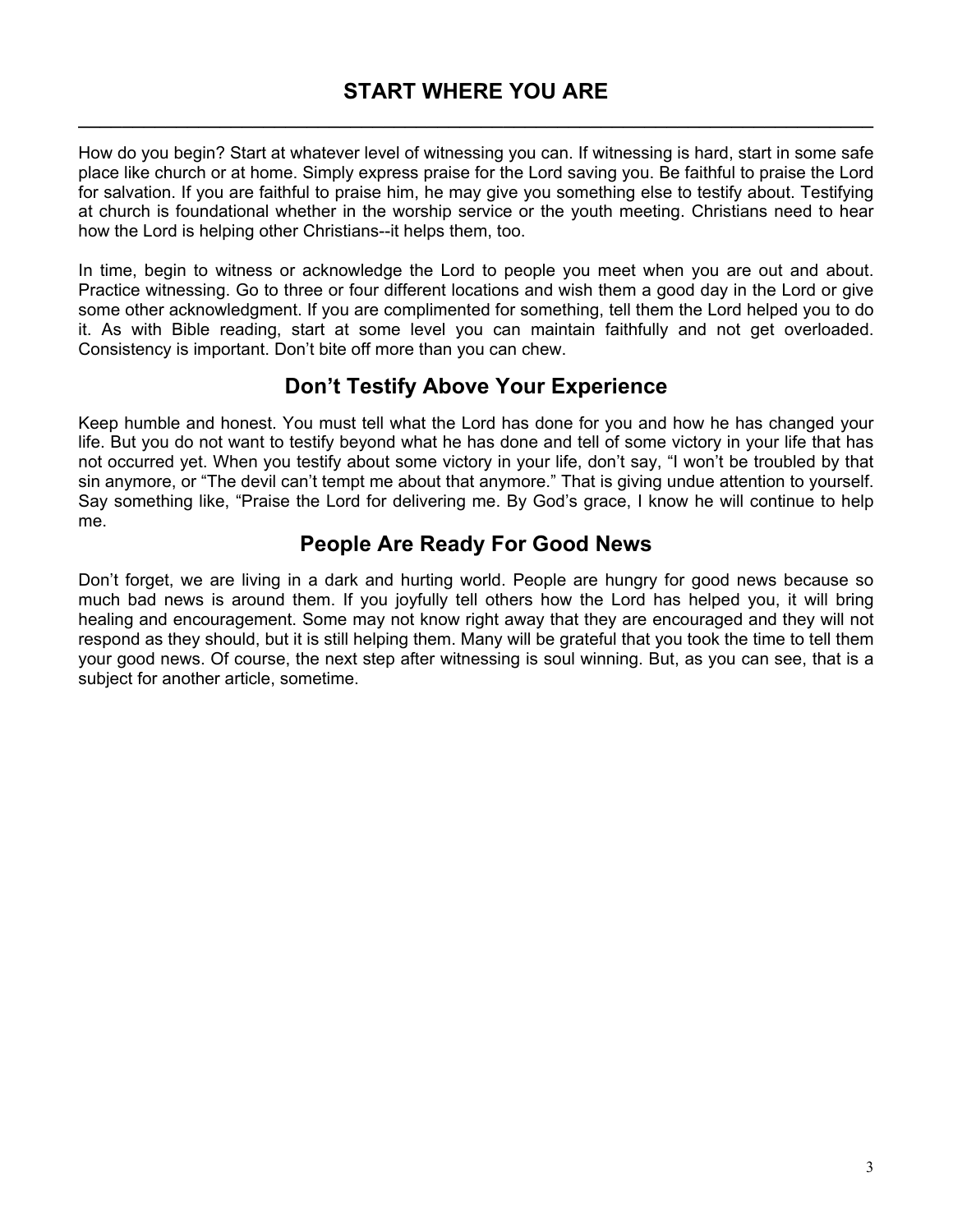# **OVERCOME YOUR FEARS \_\_\_\_\_\_\_\_\_\_\_\_\_\_\_\_\_\_\_\_\_\_\_\_\_\_\_\_\_\_\_\_\_\_\_\_\_\_\_\_\_\_\_\_\_\_\_\_\_\_\_\_\_\_\_\_\_\_\_\_\_\_\_\_\_\_\_\_\_\_\_\_\_**

Many people are so afraid to witness, they don't even think about doing it. They put it out of their mind because they think they can't do it. But the Lord "did not give us a spirit of timidity, but a spirit of power, of love and of self-discipline" (2 Ti. 1:7). Jesus has the power to overcome your fears so that you can obey him in witnessing and receive the joy of the Lord that he wants you to have. He won't ask you to do more than you are able to do. But he may stretch you to your limits. He wants every Christian to witness or testify and make it a part of their lifestyle. He said in Matthew 10:32, "Whoever acknowledges me before men, I will also acknowledge him before my Father in heaven."

Jesus also said, "If anyone is ashamed of me and my words, the Son of man will be ashamed of him when he comes in his glory" (Lu. 9:26). We can overcome our fears and obey, by God's grace. One big fear we face is the fear of rejection. Rejection is hard to handle. We all have a need to feel loved and accepted. But if we witness consistently, we will experience rejection. People can be neither loving nor accepting, at times. But this was the way it was with Jesus. "He was despised and rejected of men" (Is. 53:3). "He came to his own, and his own did not receive him" (Jn. 1:11). We are privileged to share some of what he went through when he was on earth.

The way to handle rejection is to rest in the acceptance and love of the Lord. We don't want to look for acceptance by the world, anyway. The world is lost. We are the children of God. We are more concerned with what God thinks than what people think. Do not be so concerned whether or not unbelievers reject you. Be concerned, that unbelievers will be rejected by God for their sins unless they repent and receive the Lord's forgiveness!

Also, after you plunge in and begin to try to witness humbly and cautiously, the Lord's overcoming grace will strengthen you and bless you with such joy that it is all right if you are rejected or people think you are weird or fanatic. If you experience the abiding presence of Jesus that comes from obedience, you will want it more than the approval of friends or family. He will give you the grace to overcome all obstacles. But you have to move out and obey.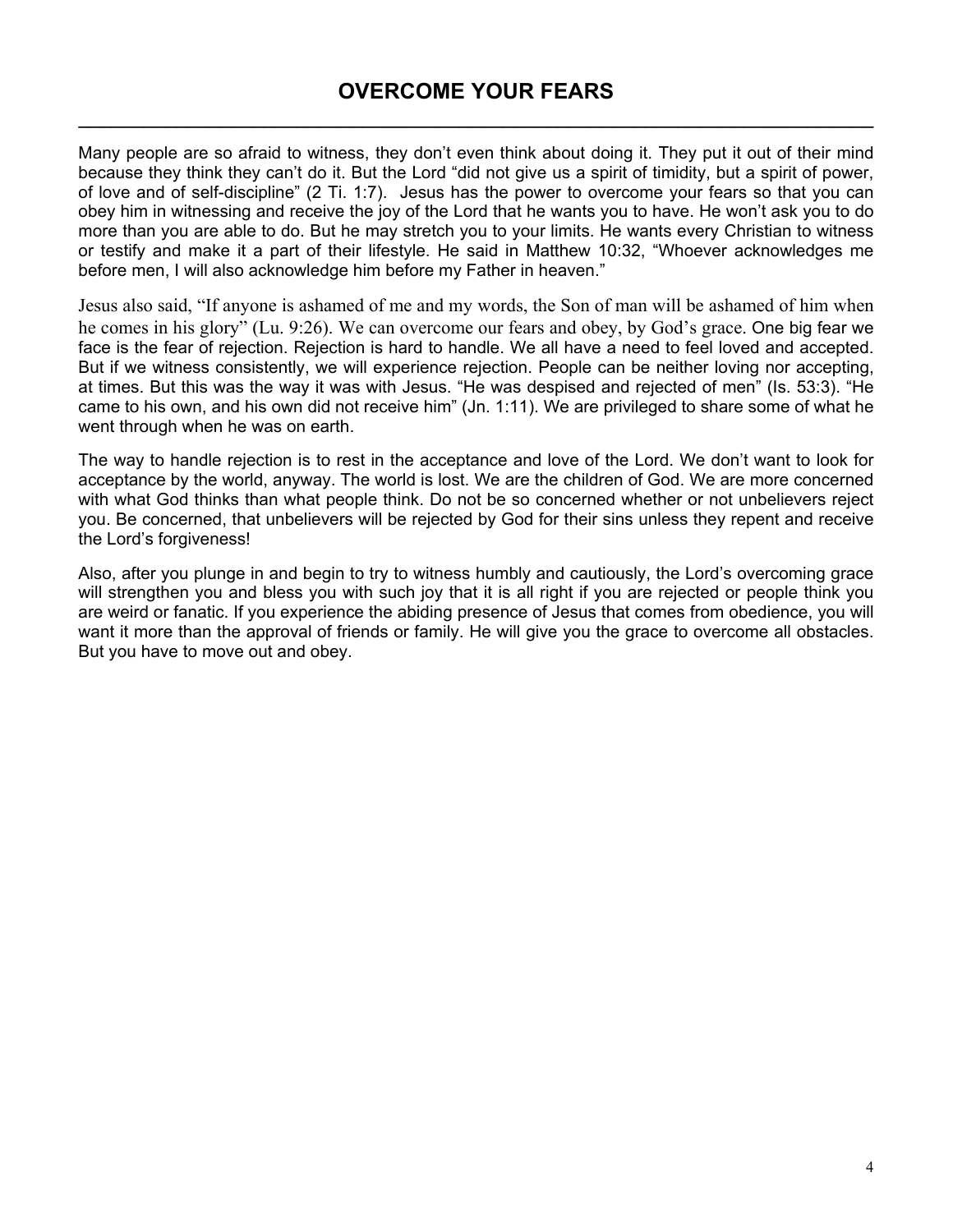"…he that winneth souls is wise." Proverbs 11:3

"He left Judea, and departed again into Galilee. And he must needs go through Samaria. Then cometh he to a city of Samaria, which is called Sychar, near to the parcel of ground that Jacob gave to his son Joseph. Now Jacob's well was there. Jesus therefore, being wearied with his journey, sat thus on the well: and it was about the sixth hour. There cometh a woman of Samaria to draw water: Jesus saith unto her, Give me to drink" (John 4:3-7). Oh, where would we be without this model for soul-winning? Here and in John 3, we have the only dialogues that focus purely on soul-winning in all the gospels. Without these stories, we would be much amiss in knowing how to go about winning a soul to Jesus. We may say, yes, we know that Jesus came to seek and to save that which is lost, but we wish he had given us at least one example of how specifically it is to be done. Glory to God - we have an example in the story of the Samaritan woman.

#### **The Distinction between Witnessing and Soul-winning.**

For the purpose of this letter, let me define these terms: in witnessing, we identify ourselves with Jesus, and in soul-winning, we go beyond that identification, making an effort to actually lead a soul to Christ.

We are encouraged to witness from many passages in the Bible, such as Proverbs 3:5,6: "Trust in the Lord with all thine heart; and lean not unto thine own understanding. In all thy ways acknowledge him, and he shall direct thy paths." This tells us that if we want to be led by the Holy Spirit, we must identify ourselves with the Lord in all our ways.

Jesus also stressed the importance of witnessing in Luke 9:26: "For whosoever shall be ashamed of me and of my words, of him shall the Son of man be ashamed, when he shall come in his own glory, and in his Father's, and of the holy angels."

In a practical way, we identify ourselves with Jesus. For example, we witness when we meet someone at the gas station or at a bank. We may say, "We surely want to thank the Lord for this beautiful day," or "I am thankful for Jesus' cleansing blood today," etc.. These little words and testimonies please the Lord and satisfy his command, "In all thy ways acknowledge him."

However, important as such a witness is, in many situations, God wants us to go beyond that. He wants our witness to develop into an effort and determination whereby we are truly endeavoring to win a soul to Christ. Witnessing is similar to throwing bait to a fish, but soul-winning is catching that fish.

#### **Principles of Soul-winning.**

In John 4, we find some basic principles for soul-winning.

#### **1. We must be led by the Spirit:** "…he must needs go through Samaria."

The term "being led by the Spirit" may be new to some of you, and yet it is scriptural. The apostle Paul said, "For as many as are led by the Spirit of God, they are the sons of God" (Rom. 8:14). We read in Luke 4:1, "And Jesus…was led by the Spirit into the wilderness." If the Holy Spirit is leading us, then the Holy Spirit can work through us in witnessing.

It is the Holy Spirit who led Jesus through despised Samaria from Galilee to Jerusalem! And, of course, to follow the leadership of the Holy Spirit always requires self-denial. Self will never, and can never, be led by the Holy Spirit. It must be denied, our plans being laid at the foot of the cross.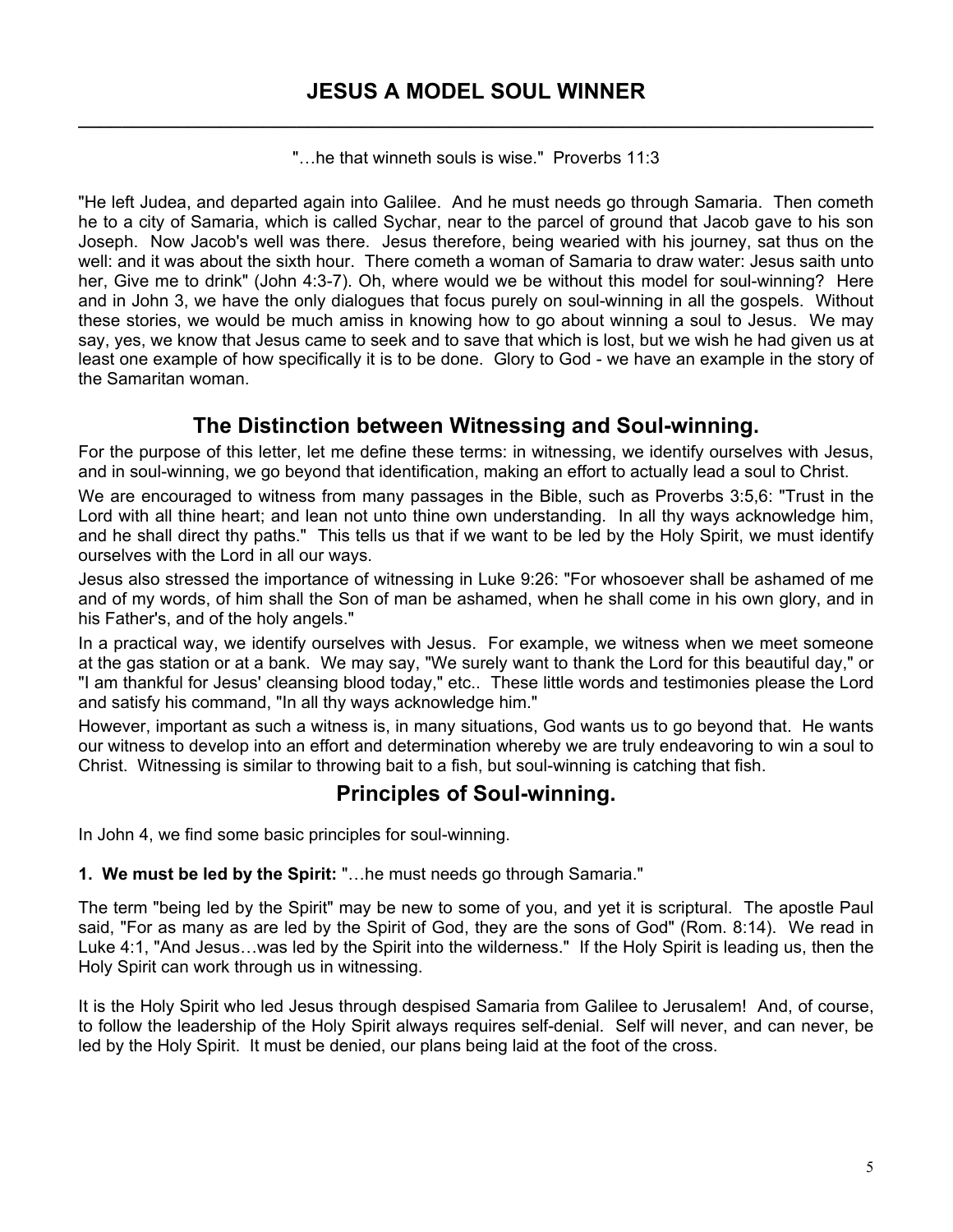#### **We must realize that we are all called upon to win souls.**

John 4 is the model for soul-winning, and it is a model to be imitated by all of us even though the circumstances may vary widely. When Jesus said "as my Father hath sent me, even so send I you" (John 20:21), he meant, among other things, we were to give ourselves to soul-winning, even as he did.

At his ascension, Jesus' disciples asked him, "Lord wilt thou at this time restore again the kingdom to Israel?" (Acts 1:6). And Jesus' last words were related to soul-winning: "It is not for you to know the times or the seasons…. But ye shall receive power… and ye shall be witnesses" (vv. 7,8). The disciples wanted to know about prophecy, about the whens and hows, but Jesus said: Forget it - be witnesses!

Too many believers are wrapped up in prophecy, but they do nothing toward leading souls to Christ.

Witnessing and soul-winning got into the hearts of the early Christians, for when they were driven out of Jerusalem, all the lay people "went every where preaching the word" (8:1,4). May that fire of the early Christians once again burn in our hearts.

**We must press through when we don't feel up to it:** "Jesus therefore, being wearied with his journey, sat thus on the well" (John 4:6).

Jesus was tired. It was noon. The sun was mercilessly blazing upon his head. Jesus wanted to rest. Rest was on his mind. When you have rest on your mind, you do not feel like witnessing.

We may make a host of excuses: "I am exhausted... I don't feel in the spirit... I don't know what to say... There will be a better time… Surely, this is not God's time… Somebody else will reach them better," etc..

If we allow feelings to govern our soul-winning - we might as well forget it! Those who only make their beds, clean their houses, take out the garbage, visit the sick, and pray when they feel like it, are not fit for the kingdom. A soul-winner goes by three solid facts: he is saved, the poor sinner is lost, and God has said, "Rescue the perishing." He does not go by feelings. In fact, our very weaknesses and inadequacies are the qualifications we need to trust the Lord with all our heart and to engage his allsufficiency.

# **Soul-winning Means Breaking Down Barriers.**

Let us consider three barriers Jesus had to break down in his encounter with the Samaritan woman.

**1. Jesus Broke through the Sexual Barrier:** "There cometh a woman…" (v. 7).

If you dream about the ideal soul-winning situation, it will never happen. Every soul-winning encounter I have had looked impossible - some more than others.

In many places in the Middle East, there are barriers between men and women. Furthermore, a single man and an adulterous woman alone at a well was an uncomfortable situation. There were only two options for Jesus: to leave, or to witness. Jesus chose to abandon accepted, earthly etiquette, choosing instead to witness. In doing so, he greatly surprised his disciples, for it says, "And upon this came his disciples, and marvelled that he talked with the woman…" (v. 27a).

**2. Jesus Broke through the Religious Barrier**: "Then saith the woman of Samaria unto him, How is it that thou, being a Jew, askest drink of me, which am a woman of Samaria? For the Jews have no dealings with the Samaritans" (v. 9).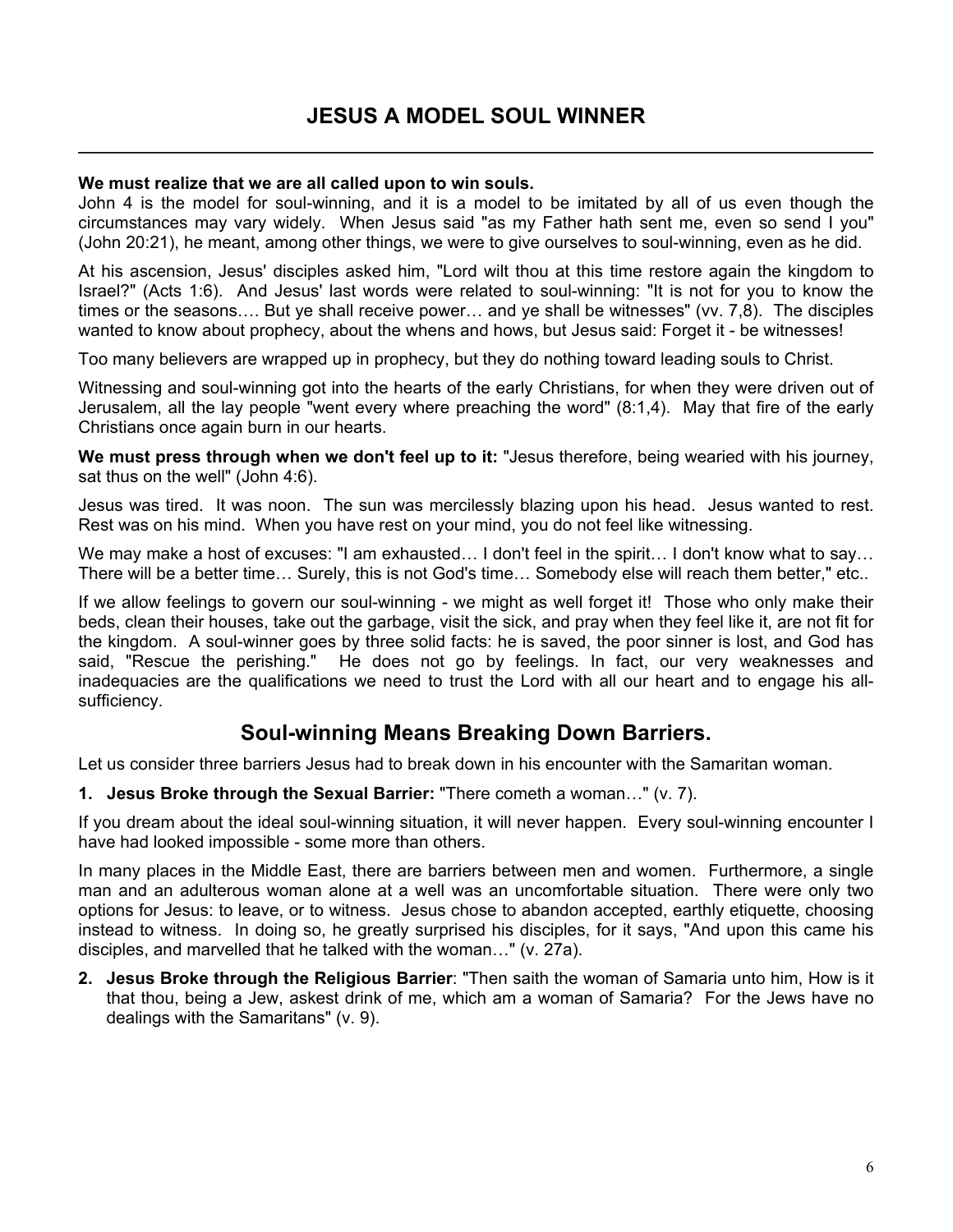The Samaritan population arose during the Assyrian occupation, were the children from mixed marriages between Jews and Assyrians. These people had adopted the five books of Moses, they had a messianic expectation, and they expected a temple to be rebuilt in Samaria. The Jews hated these "corrupted competitors." Hence, no dealing with the Samaritans. But Jesus broke through this barrier also. The Holy Spirit led so, and divine love did so! When you are walking in the Spirit, you must not allow any barriers to stop you.

Many people start to witness, stepping into the way of soul-winning, but when the barriers come up, they become weary and quit before the battle is won. They quit when they are confronted with blank stares of disinterest, with statements like, 'I'm a Hindu," or "I have my own religion," or "Christians are hypocrites."

**3. Jesus Broke through the Sin Barrier**: "…thou hast had five husbands…" (v.18).

The Samaritan woman was an adulteress. She could have been a prostitute, or the town sinner. Scholars tell us that it was uncommon in that day for someone to go to a well to draw water in the heat of high noon, except for the outcasts. This woman was a woman who had no morality. To her, there was no sin - only pleasure and then disappointment.

Why witness to the wicked, to sexual perverts, to the immoral, or to the rebellious? Why witness to a man who has tattoos all over his arms and chest, holding a glass of beer in one hand and a cigarette in the other, with pornographic pictures on his walls? Friend, is that a barrier to press through, or is it a stop sign to give up and back off? Oh, keep on, my friend. Didn't Jesus say, "Verily I say unto you, That the publicans and the harlots go into the kingdom of God before you" (Matt. 21:31b). Rejecting a religion of escapism, soul-winners see saints in sinners and encounter them at every level of wickedness. So Jesus said, "Go, call thy husband…" (v. 16).

# **Soul-winning Requires Exposing Sin.**

Conviction will not fall until you deal with the sin of the person you want to win. It will not do for you to talk about sin in general. You must talk about, and deal with, the sin of the person you are trying to win. It is not the world's sin that keeps the sinner from God, but his sin. If you are not dealing with that individual's sin, leading to a prayer of confession, you may be doing great damage. If there is no conviction of sin, there is no confession. If there is no confession, there is no forgiveness and cleansing. In this process of convicting a sinner, more often than not, the sinner will become perturbed, offended, or angry with you. Do not let this deter you. I once witnessed to a man. After I left, he said to his wife, "I never, ever want to see that preacher again." Three months later, I returned anyhow, and the man gave his heart to Jesus immediately and became my friend.

# **Soul-winning Requires Resisting Diversions.**

The woman acknowledged her sin, but now, as the conversation was getting "too hot" for her, she introduced a controversial subject to change the conversation: "Our fathers worshipped in this mountain; and ye say, that in Jerusalem is the place where men ought to worship" (v. 20). When you get to the personal sin issue, the sinner gets nervous, and the devil gets nervous, and he puts in his last attack: his diversion is to change the subject. And the soul-winner who wants to be kind, and look good, and still be liked, will fall for the trap and go along with the diversion. Oh, how many have abandoned the course to win the lost by giving in to diversions?

# **Soul-winning Requires the Revelation of Christ.**

"Jesus saith unto her, I that speak unto thee am he" (v. 26). In the whole process of soul-winning, Christ must shine through you - his love, his compassion, his holiness, his firmness and kindness -- so that the sinner will be drawn into the kingdom. Yes, the Samaritan woman became the first Gentile missionary. Indeed, Solomon said, "…he that winneth souls is wise" (Prov. 11:30). May you be wiser from now on in this great calling of God.